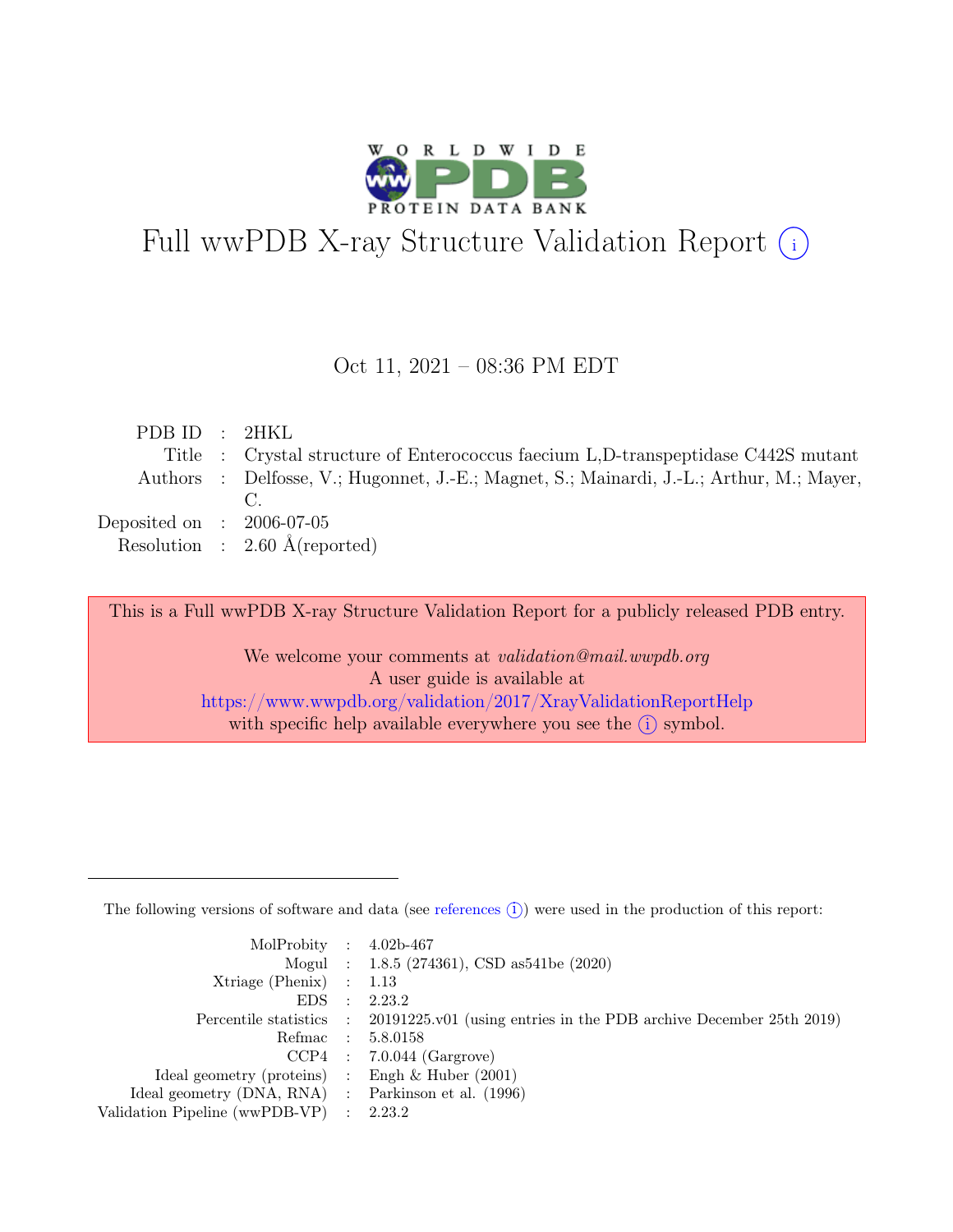# 1 Overall quality at a glance  $(i)$

The following experimental techniques were used to determine the structure: X-RAY DIFFRACTION

The reported resolution of this entry is 2.60 Å.

Percentile scores (ranging between 0-100) for global validation metrics of the entry are shown in the following graphic. The table shows the number of entries on which the scores are based.



| Metric                | Whole archive<br>$(\# \text{Entries})$ | Similar resolution<br>$(\# \text{Entries}, \text{ resolution } \text{range}(\AA))$ |  |  |
|-----------------------|----------------------------------------|------------------------------------------------------------------------------------|--|--|
| $R_{free}$            | 130704                                 | 3163 (2.60-2.60)                                                                   |  |  |
| Clashscore            | 141614                                 | 3518 (2.60-2.60)                                                                   |  |  |
| Ramachandran outliers | 138981                                 | $\overline{3455}$ $(2.60-2.60)$                                                    |  |  |
| Sidechain outliers    | 138945                                 | 3455 (2.60-2.60)                                                                   |  |  |
| RSRZ outliers         | 127900                                 | $3104(2.60-2.60)$                                                                  |  |  |

The table below summarises the geometric issues observed across the polymeric chains and their fit to the electron density. The red, orange, yellow and green segments of the lower bar indicate the fraction of residues that contain outliers for  $\geq$ =3, 2, 1 and 0 types of geometric quality criteria respectively. A grey segment represents the fraction of residues that are not modelled. The numeric value for each fraction is indicated below the corresponding segment, with a dot representing fractions <=5% The upper red bar (where present) indicates the fraction of residues that have poor fit to the electron density. The numeric value is given above the bar.

| Mol | Chain | Length | Quality of chain |     |                       |  |  |
|-----|-------|--------|------------------|-----|-----------------------|--|--|
|     |       | 250    | 2%<br>70%        | 26% | $\bullet\quad\bullet$ |  |  |
|     |       | 250    | 3%<br>67%        | 30% | $\bullet\bullet$      |  |  |
|     |       | 250    | 3%<br>69%        | 28% | ÷<br>$\bullet\bullet$ |  |  |

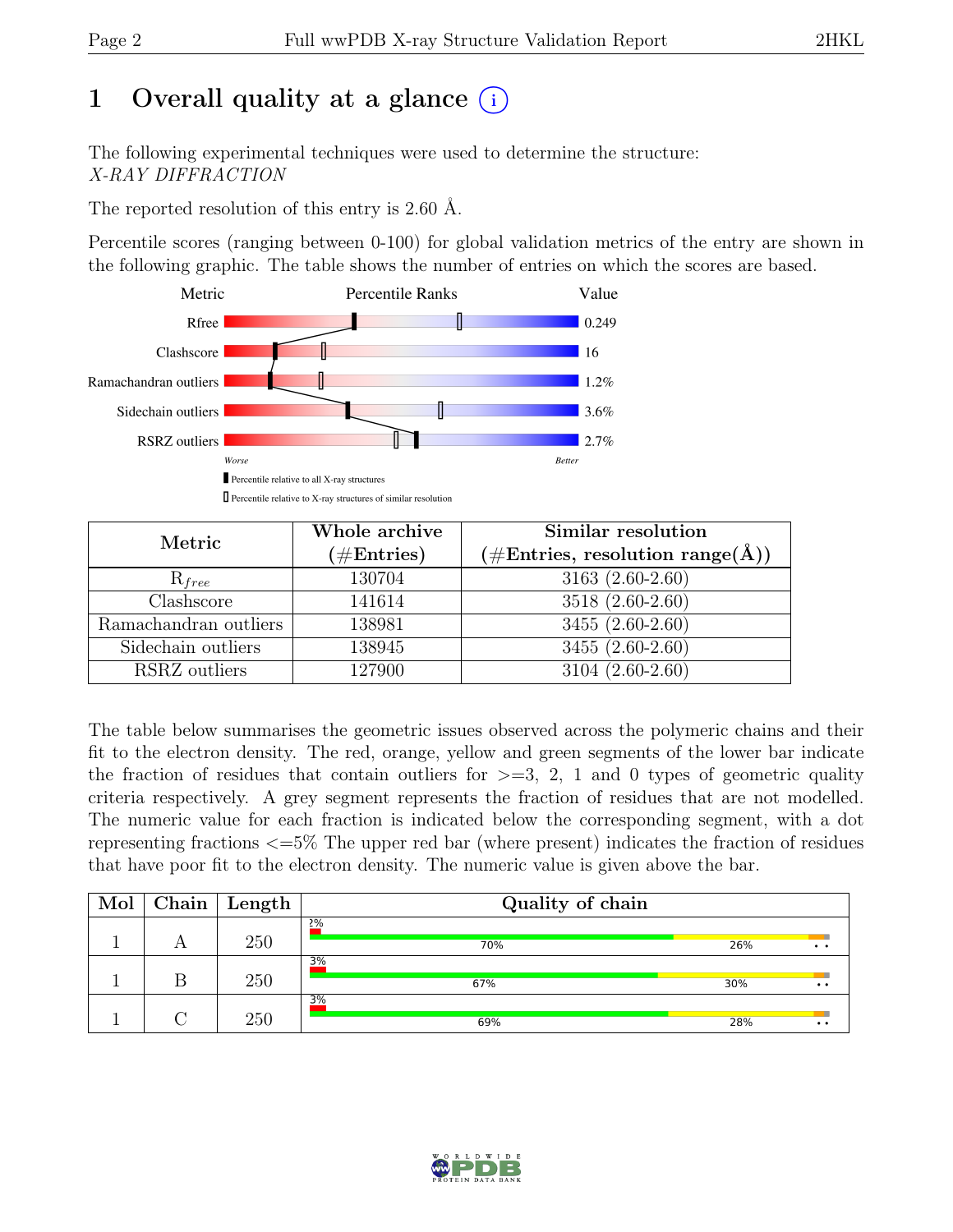# 2 Entry composition  $(i)$

There are 3 unique types of molecules in this entry. The entry contains 6210 atoms, of which 0 are hydrogens and 0 are deuteriums.

In the tables below, the ZeroOcc column contains the number of atoms modelled with zero occupancy, the AltConf column contains the number of residues with at least one atom in alternate conformation and the Trace column contains the number of residues modelled with at most 2 atoms.

| Mol |  | Chain   Residues | Atoms   |               |         |     | ZeroOcc   AltConf   Trace |  |  |
|-----|--|------------------|---------|---------------|---------|-----|---------------------------|--|--|
|     |  | 248              | Total   | $\mathbf{C}$  | -N      |     |                           |  |  |
|     |  |                  | 1941    | 1231          | 313 391 |     | - 6                       |  |  |
|     |  | 248              | Total C |               | -N      |     |                           |  |  |
|     |  |                  | 1941    | 1231          | 313     | 391 | 6                         |  |  |
|     |  | 248              | Total   | $\mathcal{C}$ | N       |     |                           |  |  |
|     |  | 1941             | 1231    | 313           | 391     | 6   |                           |  |  |

• Molecule 1 is a protein called L,D-TRANSPEPTIDASE.

There are 3 discrepancies between the modelled and reference sequences:

| Chain |     | Residue   Modelled   Actual |            | Comment                            | Reference          |
|-------|-----|-----------------------------|------------|------------------------------------|--------------------|
|       | 442 | <b>SER</b>                  | <b>CYS</b> | engineered mutation   UNP $Q3Y185$ |                    |
| В     | 442 | <b>SER</b>                  | <b>CYS</b> | engineered mutation   UNP $Q3Y185$ |                    |
|       | 442 | SER.                        | <b>CYS</b> | engineered mutation                | $\vert$ UNP Q3Y185 |

• Molecule 2 is SULFATE ION (three-letter code: SO4) (formula: O<sub>4</sub>S).



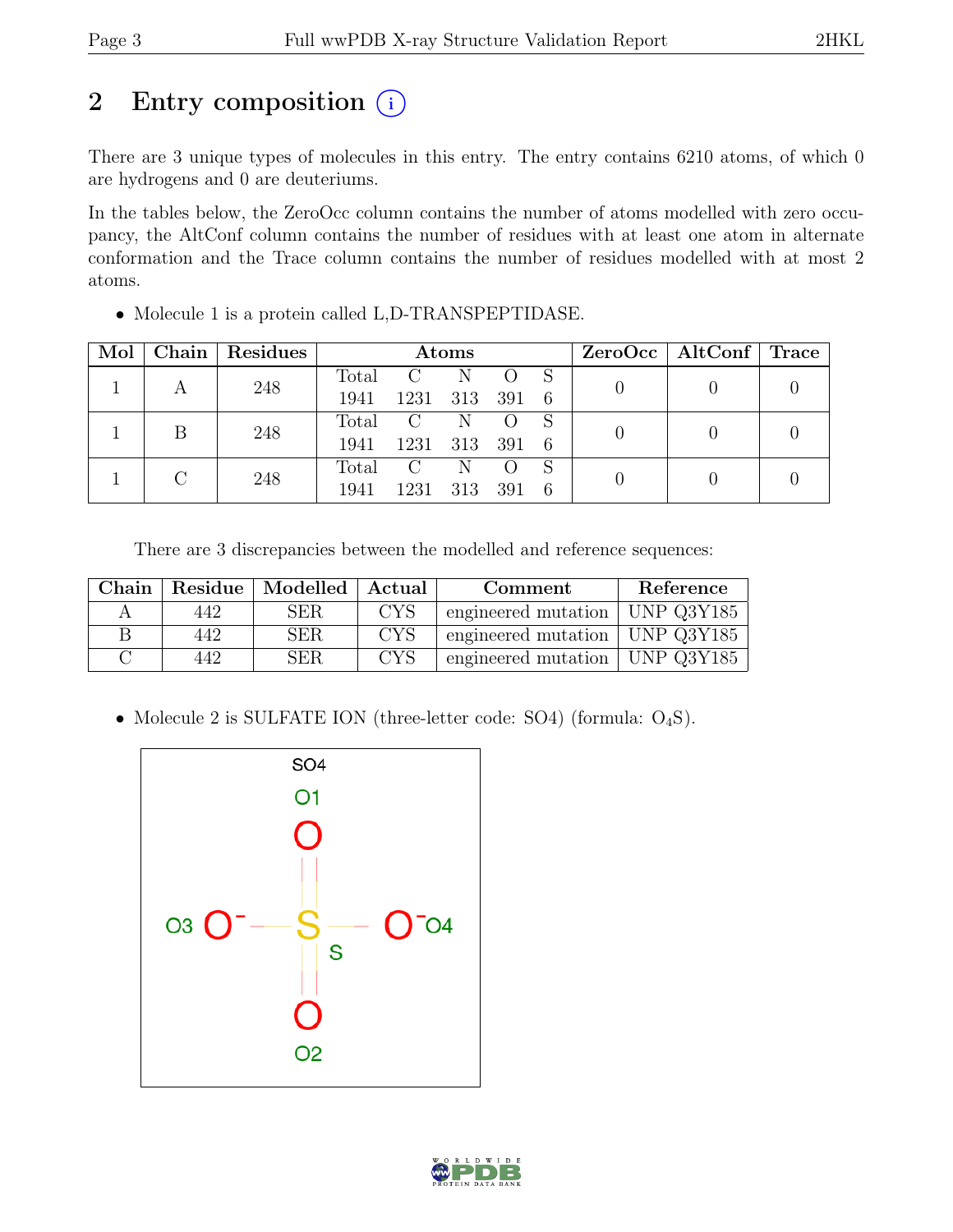|  | Mol   Chain   Residues | Atoms          | ZeroOcc   AltConf |
|--|------------------------|----------------|-------------------|
|  |                        | Total O S<br>5 |                   |
|  |                        | Total O S<br>5 |                   |
|  |                        | Total O S      |                   |

 $\bullet\,$  Molecule 3 is water.

| Mol |   | Chain   Residues | Atoms                                   | $ZeroOcc \mid AltConf \mid$ |
|-----|---|------------------|-----------------------------------------|-----------------------------|
| 3   |   | 137              | Total O<br>137<br>137                   |                             |
| 3   | В | 129              | Total<br>- ()<br>129<br>129             |                             |
|     |   | 106              | Total<br>$\left( \right)$<br>106<br>106 |                             |

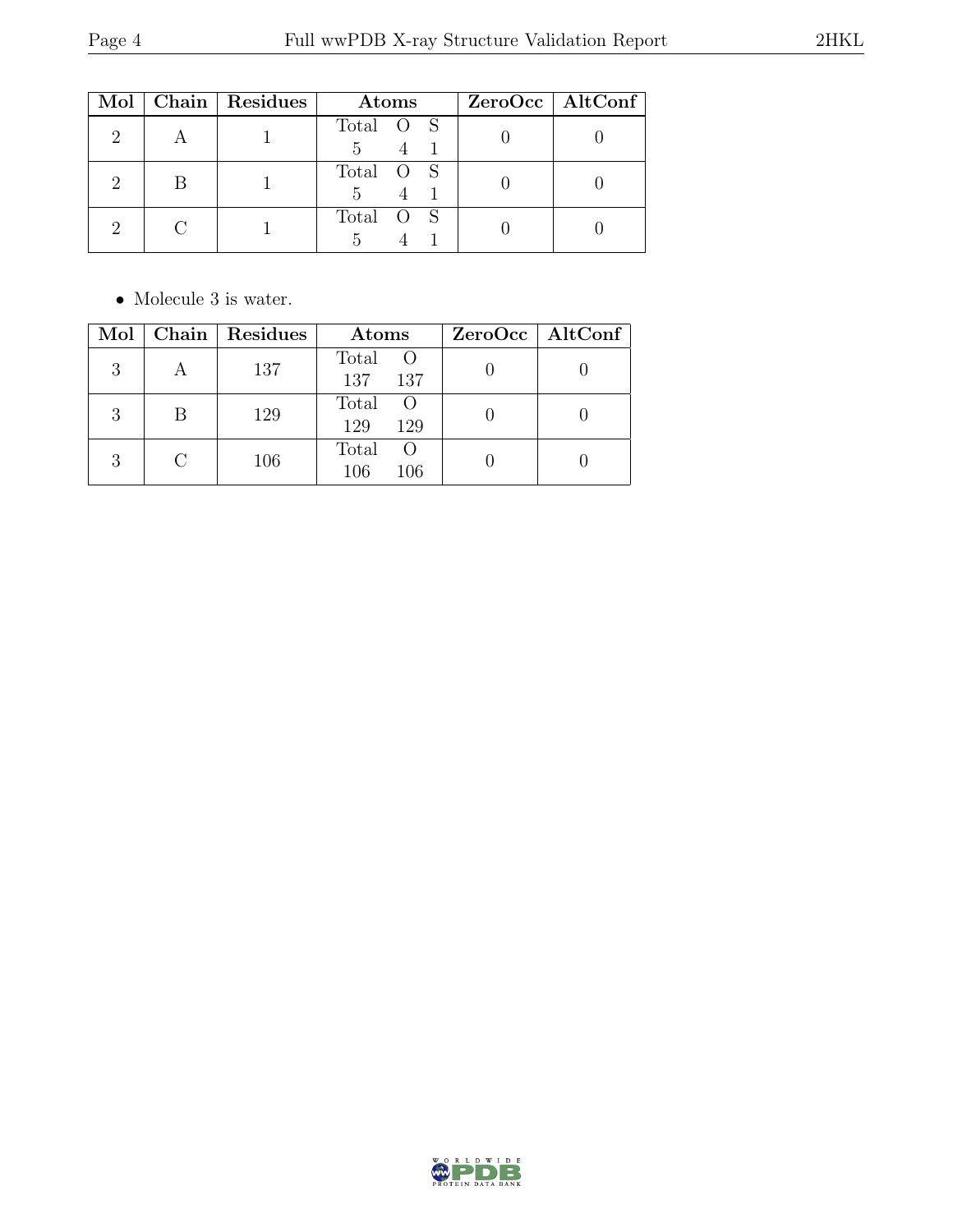# 3 Residue-property plots  $(i)$

These plots are drawn for all protein, RNA, DNA and oligosaccharide chains in the entry. The first graphic for a chain summarises the proportions of the various outlier classes displayed in the second graphic. The second graphic shows the sequence view annotated by issues in geometry and electron density. Residues are color-coded according to the number of geometric quality criteria for which they contain at least one outlier:  $green = 0$ , yellow  $= 1$ , orange  $= 2$  and red  $= 3$  or more. A red dot above a residue indicates a poor fit to the electron density (RSRZ > 2). Stretches of 2 or more consecutive residues without any outlier are shown as a green connector. Residues present in the sample, but not in the model, are shown in grey.



• Molecule 1: L,D-TRANSPEPTIDASE

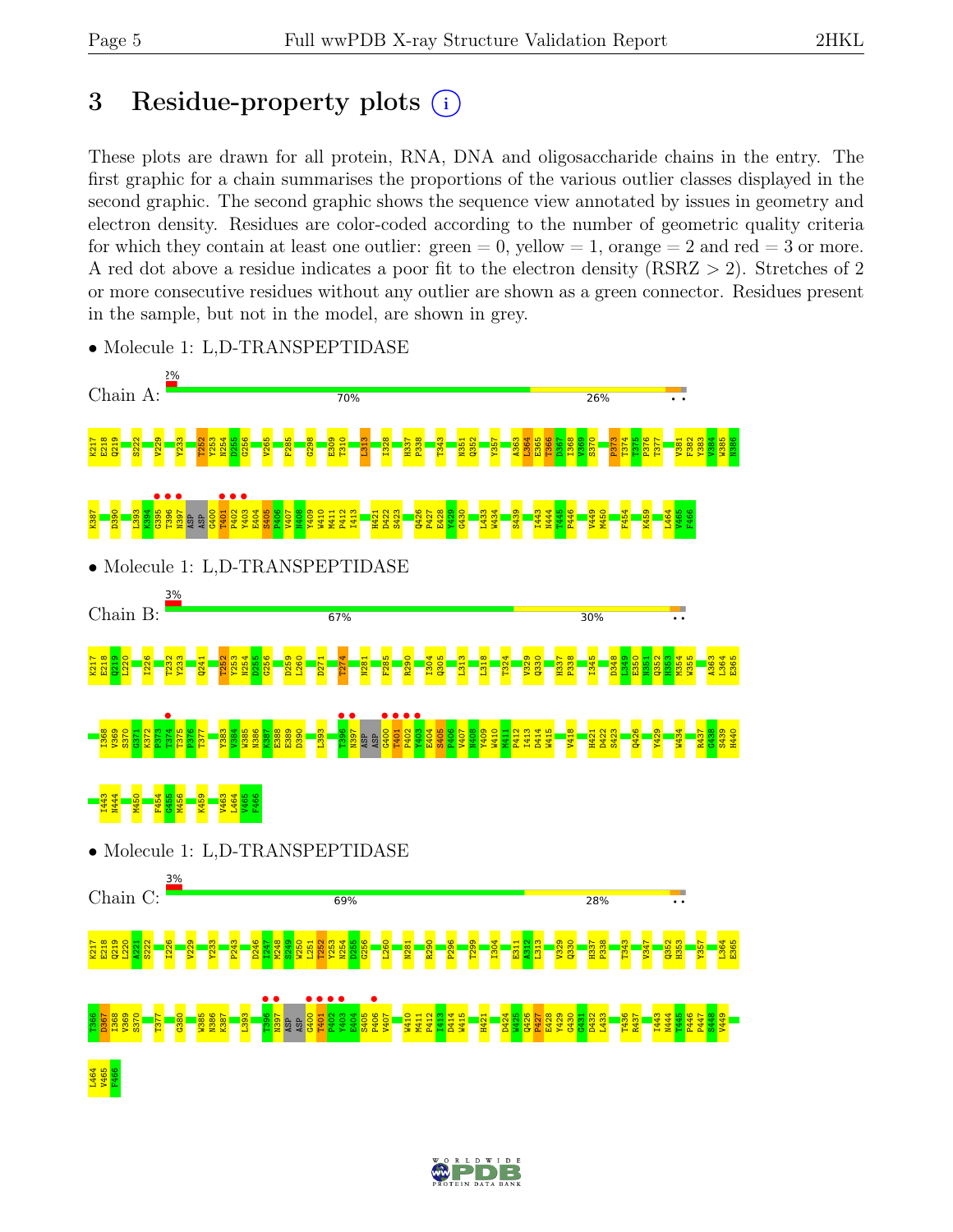# 4 Data and refinement statistics  $(i)$

| Property                                                             | Value                                                  | <b>Source</b> |
|----------------------------------------------------------------------|--------------------------------------------------------|---------------|
| Space group                                                          | C121                                                   | Depositor     |
| $\overline{\text{Cell}}$ constants                                   | $211.14\AA$<br>$132.66\text{\AA}$<br>$70.12\text{\AA}$ |               |
| a, b, c, $\alpha$ , $\beta$ , $\gamma$                               | 89.98°<br>$90.00^\circ$<br>$90.00^\circ$               | Depositor     |
| Resolution $(A)$                                                     | 19.88<br>$-2.60$                                       | Depositor     |
|                                                                      | 29.74<br>$-2.60$                                       | <b>EDS</b>    |
| % Data completeness                                                  | 89.4 (19.88-2.60)                                      | Depositor     |
| (in resolution range)                                                | 89.5 (29.74-2.60)                                      | <b>EDS</b>    |
| $R_{merge}$                                                          | (Not available)                                        | Depositor     |
| $\mathrm{R}_{sym}$                                                   | 0.05                                                   | Depositor     |
| $\langle I/\sigma(I) \rangle$ <sup>1</sup>                           | $2.08$ (at $2.61\text{\AA}$ )                          | Xtriage       |
| Refinement program                                                   | $\overline{\text{CNS} 1.1}$                            | Depositor     |
|                                                                      | $0.216$ ,<br>0.249                                     | Depositor     |
| $R, R_{free}$                                                        | 0.210<br>0.249<br>$\ddot{\phantom{a}}$                 | DCC           |
| $R_{free}$ test set                                                  | 2651 reflections $(5.00\%)$                            | wwPDB-VP      |
| Wilson B-factor $(A^2)$                                              | 47.0                                                   | Xtriage       |
| Anisotropy                                                           | 0.651                                                  | Xtriage       |
| Bulk solvent $k_{sol}(e/\mathring{A}^3)$ , $B_{sol}(\mathring{A}^2)$ | $0.34$ , 45.8                                          | <b>EDS</b>    |
| L-test for twinning <sup>2</sup>                                     | $< L >$ = 0.48, $< L^2 >$ = 0.31                       | Xtriage       |
| Estimated twinning fraction                                          | $0.028$ for $-h,-k,l$                                  | Xtriage       |
| $F_o, F_c$ correlation                                               | 0.94                                                   | <b>EDS</b>    |
| Total number of atoms                                                | 6210                                                   | wwPDB-VP      |
| Average B, all atoms $(A^2)$                                         | $50.0$                                                 | wwPDB-VP      |

Xtriage's analysis on translational NCS is as follows: The largest off-origin peak in the Patterson function is 3.98% of the height of the origin peak. No significant pseudotranslation is detected.

<sup>&</sup>lt;sup>2</sup>Theoretical values of  $\langle |L| \rangle$ ,  $\langle L^2 \rangle$  for acentric reflections are 0.5, 0.333 respectively for untwinned datasets, and 0.375, 0.2 for perfectly twinned datasets.



<span id="page-5-1"></span><span id="page-5-0"></span><sup>1</sup> Intensities estimated from amplitudes.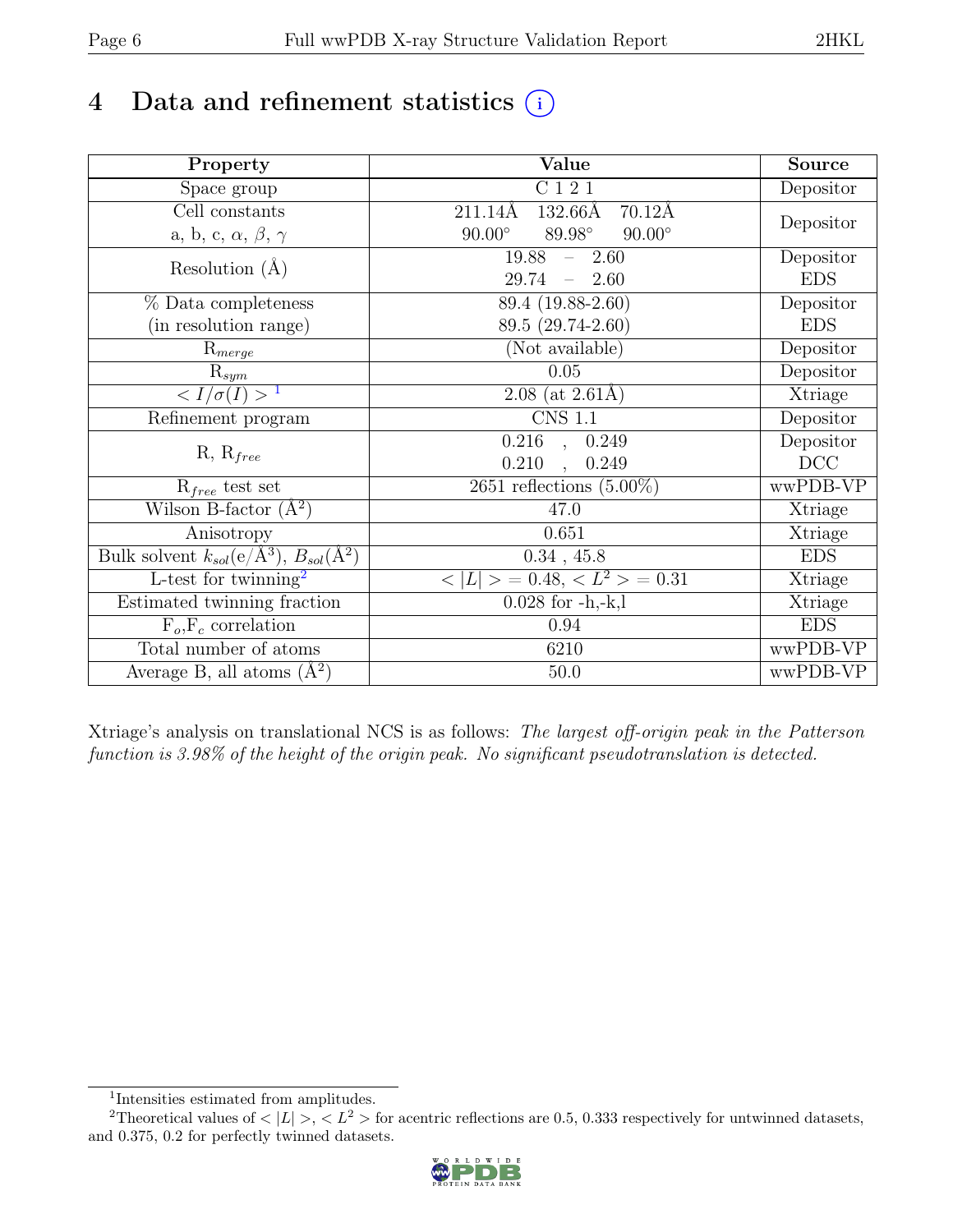# 5 Model quality  $(i)$

# 5.1 Standard geometry  $(i)$

Bond lengths and bond angles in the following residue types are not validated in this section: SO4

The Z score for a bond length (or angle) is the number of standard deviations the observed value is removed from the expected value. A bond length (or angle) with  $|Z| > 5$  is considered an outlier worth inspection. RMSZ is the root-mean-square of all Z scores of the bond lengths (or angles).

|     | Chain  |      | Bond lengths    | Bond angles |             |
|-----|--------|------|-----------------|-------------|-------------|
| Mol |        | RMSZ | # $ Z  > 5$     | <b>RMSZ</b> | # $ Z  > 5$ |
|     |        | 0.36 | 0/1991          | 0.60        | 0/2716      |
|     | R      | 0.35 | 0/1991          | 0.60        | 0/2716      |
|     | $\cap$ | 0.35 | $^{\prime}1991$ | 0.60        | 0/2716      |
| All | All    | 0.35 | 5973            | 0.60        | 8148        |

There are no bond length outliers.

There are no bond angle outliers.

There are no chirality outliers.

There are no planarity outliers.

# 5.2 Too-close contacts  $(i)$

In the following table, the Non-H and H(model) columns list the number of non-hydrogen atoms and hydrogen atoms in the chain respectively. The H(added) column lists the number of hydrogen atoms added and optimized by MolProbity. The Clashes column lists the number of clashes within the asymmetric unit, whereas Symm-Clashes lists symmetry-related clashes.

| Mol                         | Chain |      | Non-H $\mid$ H(model) | H(added) | Clashes | Symm-Clashes |
|-----------------------------|-------|------|-----------------------|----------|---------|--------------|
|                             |       | 1941 |                       | 1856     | 57      |              |
|                             | В     | 1941 |                       | 1856     | 66      |              |
|                             | C     | 1941 |                       | 1856     | 57      |              |
| $\mathcal{D}_{\mathcal{A}}$ |       | 5    |                       |          |         |              |
| $\mathcal{D}$               | В     | 5    |                       |          |         |              |
| $\mathcal{D}_{\mathcal{L}}$ | ( )   | 5    |                       |          |         |              |
| 3                           | Α     | 137  |                       |          | З       |              |
| 3                           | В     | 129  |                       |          |         |              |
| 3                           | ( )   | 106  |                       |          | .5      |              |
|                             | All   | 6210 |                       | 5568     | 177     |              |

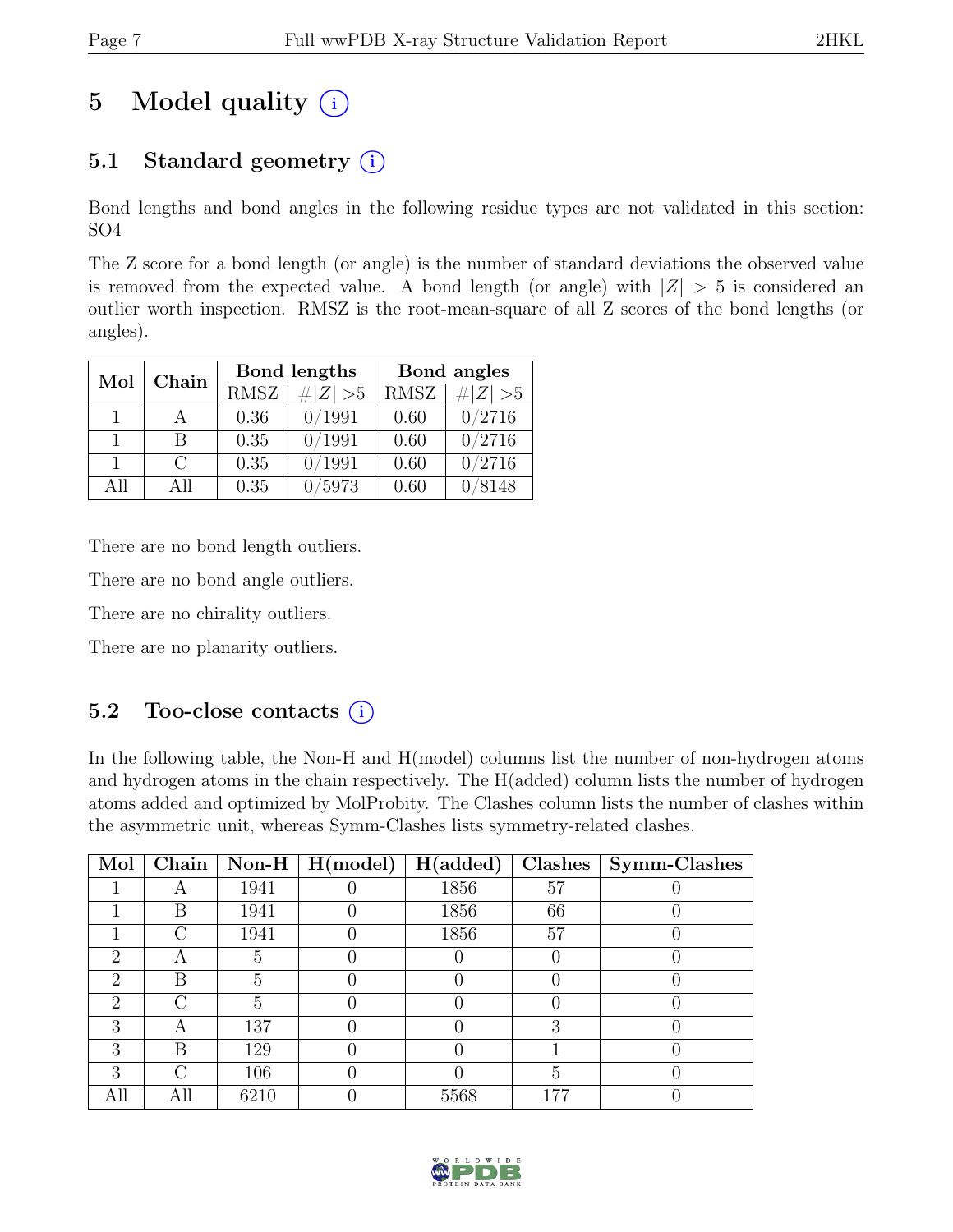The all-atom clashscore is defined as the number of clashes found per 1000 atoms (including hydrogen atoms). The all-atom clashscore for this structure is 16.

All (177) close contacts within the same asymmetric unit are listed below, sorted by their clash magnitude.

| Atom-1              | Atom-2                     | Interatomic      | Clash         |
|---------------------|----------------------------|------------------|---------------|
|                     |                            | distance $(\AA)$ | overlap $(A)$ |
| 1:C:407:VAL:HG11    | 1:C:421:HIS:HB2            | 1.38             | 1.03          |
| 1:B:407:VAL:HG21    | 1:B:421:HIS:HB2            | 1.54             | 0.87          |
| 1:A:407:VAL:HG11    | 1:A:421:HIS:HB2            | 1.56             | 0.87          |
| 1:C:352:GLN:NE2     | 1:C:370:SER:H              | 1.76             | 0.83          |
| 1: A: 387: LYS: HG2 | 1: A: 411: MET: HE2        | 1.64             | 0.80          |
| 1:B:352:GLN:NE2     | 1: B: 434: TRP: HB3        | 1.99             | 0.77          |
| 1:A:459:LYS:NZ      | 1:B:281:ASN:HD21           | 1.85             | 0.74          |
| 1:A:252:THR:HG21    | $3:A:\overline{519:HOH:O}$ | 1.87             | 0.73          |
| 1:A:430:GLY:O       | 1:A:433:LEU:HD23           | 1.89             | 0.73          |
| 1:B:397:ASN:HB2     | 1:B:401:THR:HB             | 1.72             | 0.71          |
| 1:C:426:GLN:HE21    | 1:C:444:ASN:HD22           | 1.37             | 0.71          |
| 1: B: 404: GLU:O    | 1:B:405:SER:HB3            | 1.91             | 0.70          |
| 1:A:217:LYS:HG2     | 1: A:218: GLU: H           | 1.57             | 0.70          |
| 1:C:430:GLY:O       | 1:C:433:LEU:HD23           | 1.91             | 0.70          |
| 1:A:352:GLN:NE2     | 1:A:434:TRP:HB3            | 2.07             | 0.69          |
| 1:C:364:LEU:HD23    | 1:C:365:GLU:N              | 2.07             | 0.69          |
| 1:C:386:ASN:O       | 1:C:412:PRO:HD2            | 1.92             | 0.69          |
| 1:B:285:PHE:CE1     | 1:B:464:LEU:HD13           | 2.28             | 0.69          |
| 1: A:404: GLU:O     | 1:A:405:SER:HB2            | 1.93             | 0.68          |
| 1: A:410:TRP:NE1    | 1:A:412:PRO:HG3            | 2.09             | 0.67          |
| 1:A:352:GLN:NE2     | 1:A:370:SER:H              | 1.93             | 0.66          |
| 1:B:352:GLN:HE22    | 1:B:434:TRP:HB3            | 1.60             | 0.66          |
| 1:B:352:GLN:HG3     | 1:B:368:ILE:HD12           | 1.76             | 0.65          |
| 1:B:241:GLN:HG3     | 3:B:585:HOH:O              | 1.95             | 0.65          |
| 1:A:352:GLN:HE22    | 1:A:434:TRP:HB3            | 1.62             | 0.64          |
| 1: B:423: SER: OG   | 1:B:426:GLN:HG2            | 1.97             | 0.63          |
| 1:B:305:GLN:NE2     | 1:B:330:GLN:NE2            | 2.47             | 0.63          |
| 1:C:387:LYS:HG2     | 1:C:411:MET:HE2            | 1.80             | 0.63          |
| 1: B: 253: TYR: OH  | 1:B:256:GLY:HA2            | 1.98             | 0.62          |
| 1:C:436:THR:HG21    | 3:C:572:HOH:O              | 1.99             | 0.61          |
| 1:C:217:LYS:HB3     | 1:C:219:GLN:HG2            | 1.81             | 0.61          |
| 1:A:233:TYR:OH      | 1: A: 313: LEU: HG         | 2.01             | 0.60          |
| 1: B: 217: LYS: HG2 | 1:B:218:GLU:N              | 2.16             | 0.60          |
| 1:B:252:THR:HG23    | 1:B:254:ASN:HD22           | 1.67             | 0.60          |
| 1:B:352:GLN:NE2     | 1:B:370:SER:H              | 1.99             | 0.60          |
| 1:B:422:ASP:HB3     | 1:B:450:MET:HG2            | 1.82             | 0.60          |
| 1: B: 354: MET: CE  | 1:B:443:ILE:HG21           | 2.32             | 0.59          |

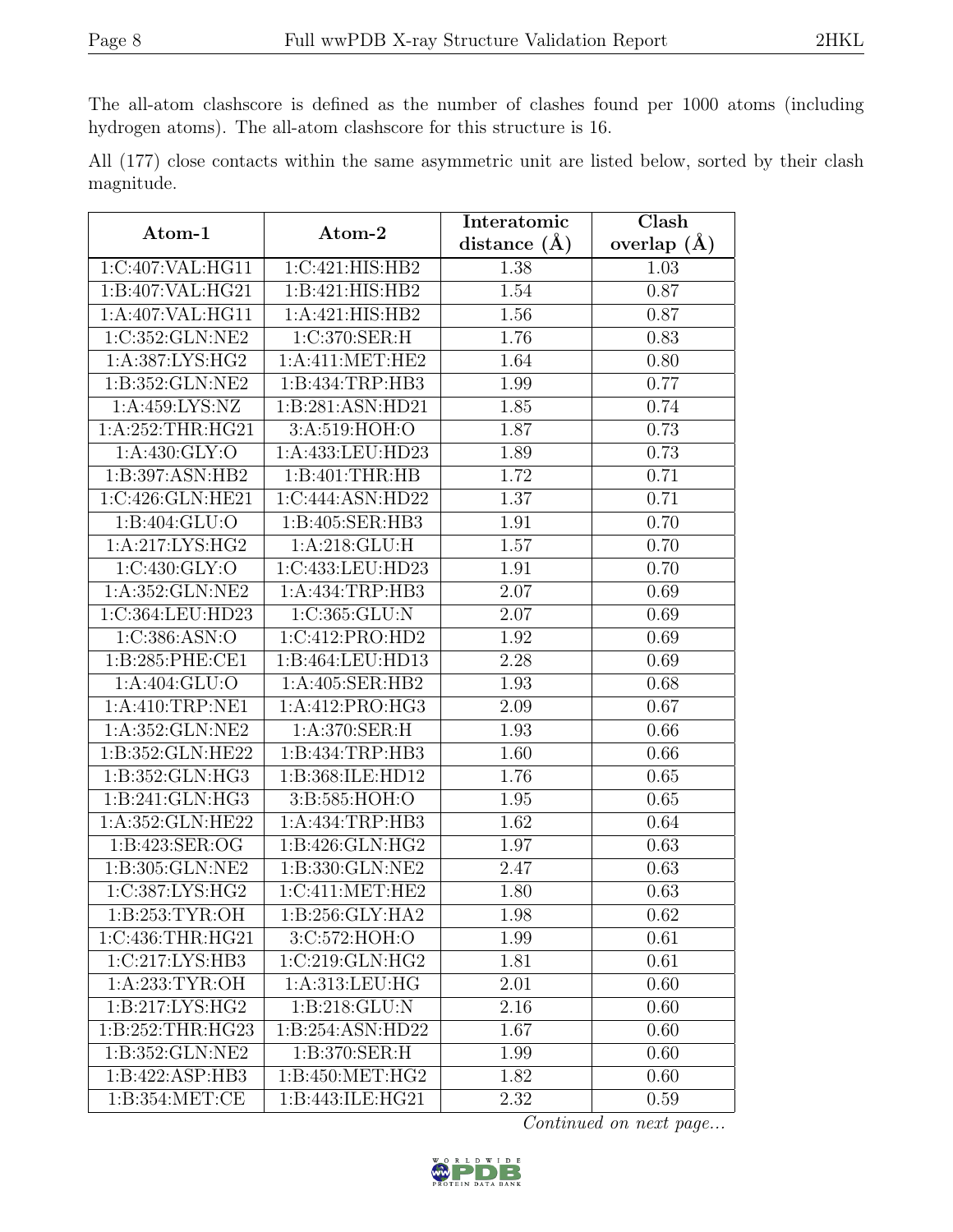| Continuea from previous page |                   | Interatomic       | Clash           |  |
|------------------------------|-------------------|-------------------|-----------------|--|
| Atom-1                       | Atom-2            | distance $(A)$    | overlap $(\AA)$ |  |
| 1:C:253:TYR:OH               | 1:C:256:GLY:HA2   | 2.02              | 0.59            |  |
| 1:A:382:PHE:HB3              | 1:A:413:ILE:O     | $\overline{2.03}$ | 0.59            |  |
| 1:A:423:SER:HB2              | 1:A:444:ASN:HB3   | 1.85              | 0.59            |  |
| 1:C:427:PRO:HG2              | 1:C:428:GLU:H     | 1.68              | 0.58            |  |
| 1:B:354:MET:HE1              | 1:B:443:ILE:HG21  | 1.84              | 0.58            |  |
| 1:B:364:LEU:HD23             | 1:B:365:GLU:N     | 2.19              | 0.58            |  |
| 1:A:377:THR:HG21             | 1:A:443:ILE:HD11  | 1.86              | 0.57            |  |
| 1:A:364:LEU:C                | 1:A:364:LEU:HD23  | 2.26              | 0.56            |  |
| 1:A:446:PRO:HB2              | 1:A:449:VAL:HG23  | 1.87              | 0.56            |  |
| 1:C:352:GLN:HE21             | 1:C:370:SER:H     | 1.51              | 0.55            |  |
| 1:A:446:PRO:HB2              | 1:A:449:VAL:CG2   | 2.36              | 0.55            |  |
| 1:A:393:LEU:O                | 1: A:404: GLU:O   | 2.24              | 0.55            |  |
| 1:C:290:ARG:HD2              | 3:C:502:HOH:O     | 2.04              | 0.55            |  |
| 1:A:423:SER:CB               | 1:A:444:ASN:HB3   | 2.37              | 0.55            |  |
| 1: A:285: PHE:CD1            | 1:A:464:LEU:HD22  | 2.42              | 0.54            |  |
| 1:B:410:TRP:NE1              | 1:B:412:PRO:HG3   | 2.22              | 0.54            |  |
| 1: A:253: TYR:OH             | 1: A:256: GLY:HA2 | 2.08              | 0.54            |  |
| $1:B:401:THR:\overline{H}$   | 1:B:402:PRO:HD3   | 1.71              | 0.54            |  |
| 1:A:422:ASP:N                | 1:A:450:MET:HG2   | 2.23              | 0.54            |  |
| 1: B: 217: LYS: CG           | 1:B:218:GLU:N     | 2.70              | 0.54            |  |
| 1:C:426:GLN:HE21             | 1:C:444:ASN:ND2   | 2.04              | 0.54            |  |
| 1:C:426:GLN:HA               | 1:C:426:GLN:OE1   | 2.08              | 0.54            |  |
| 1:B:352:GLN:HG3              | 1:B:368:ILE:O     | 2.09              | 0.53            |  |
| 1:C:352:GLN:HG3              | 1:C:368:ILE:O     | 2.08              | 0.53            |  |
| 1:B:368:ILE:HD12             | 1:B:368:ILE:C     | 2.29              | 0.53            |  |
| 1:A:385:TRP:CE2              | 1:A:412:PRO:HB2   | 2.44              | 0.53            |  |
| 1:C:377:THR:HG21             | 1:C:443:ILE:HD11  | 1.90              | 0.53            |  |
| 1:B:217:LYS:CG               | 1:B:218:GLU:H     | 2.22              | 0.53            |  |
| 1:C:367:ASP:OD2              | 1:C:430:GLY:HA3   | 2.09              | 0.52            |  |
| 1:C:397:ASN:HB2              | 1:C:401:THR:HB    | 1.90              | 0.52            |  |
| 1: B:400: GLY:O              | 1:B:401:THR:CB    | 2.57              | 0.52            |  |
| 1:A:298:GLY:HA3              | 1: A: 381: VAL: O | 2.10              | 0.52            |  |
| 1:A:374:THR:C                | 1:A:376:PRO:HD3   | 2.30              | 0.52            |  |
| 1:A:363:ALA:O                | 1:A:364:LEU:HB2   | 2.08              | 0.52            |  |
| 1:B:290:ARG:HB3              | 1:B:290:ARG:NH1   | 2.25              | 0.52            |  |
| 1:B:404:GLU:O                | 1: B:405: SER:CB  | 2.58              | 0.52            |  |
| 1:C:299:THR:HG21             | 1:C:414:ASP:HA    | 1.91              | 0.52            |  |
| 1:B:364:LEU:HD23             | 1:B:364:LEU:C     | 2.30              | 0.51            |  |
| 1:A:309:GLU:HG2              | 1:A:328:ILE:H     | 1.74              | 0.51            |  |
| 1:C:368:ILE:HD12             | 1:C:368:ILE:C     | 2.31              | 0.50            |  |
| 1:C:393:LEU:N                | 1:C:393:LEU:HD22  | 2.26              | 0.50            |  |

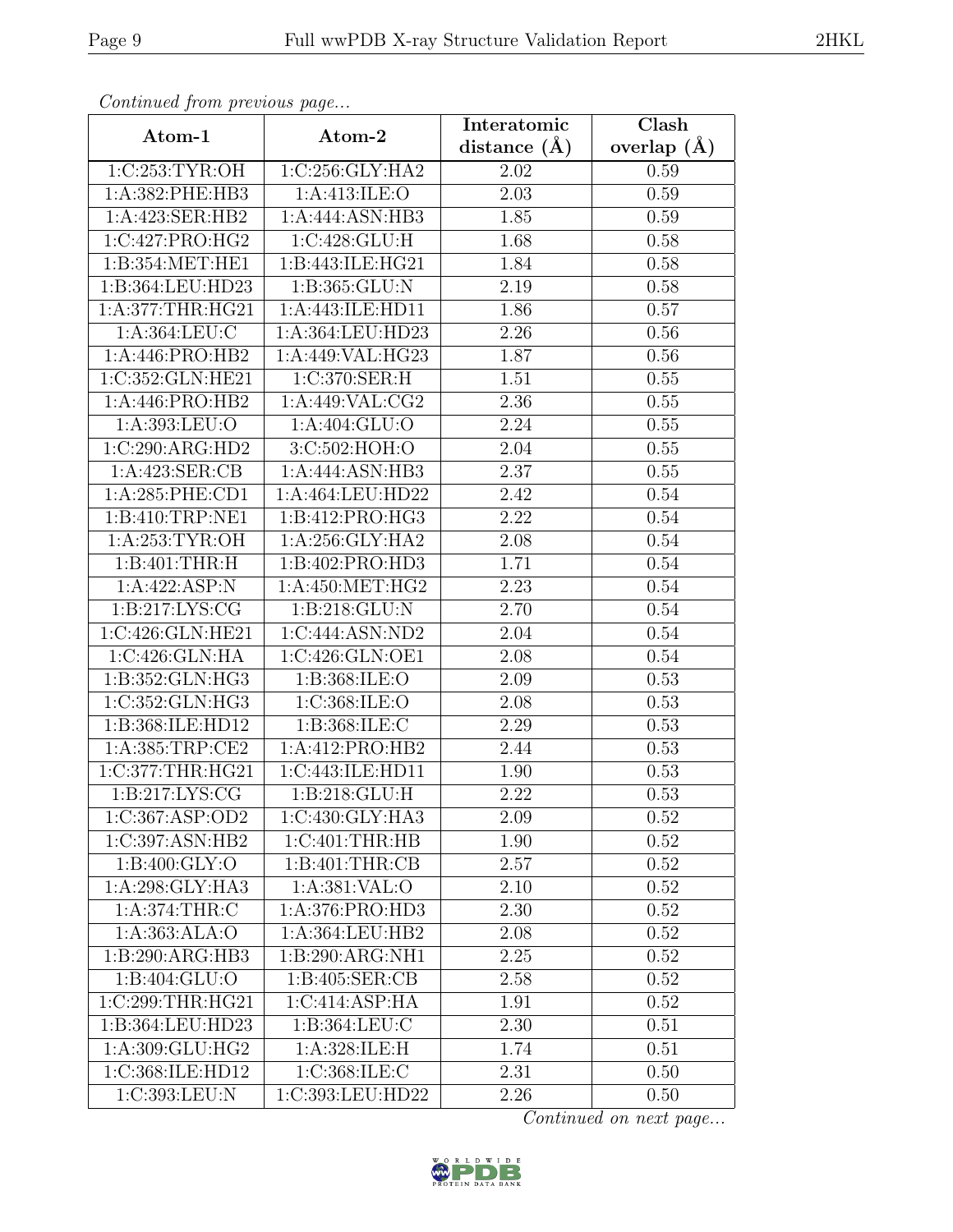| Continued from previous page |                                        | Interatomic    | Clash         |  |
|------------------------------|----------------------------------------|----------------|---------------|--|
| Atom-1                       | Atom-2                                 | distance $(A)$ | overlap $(A)$ |  |
| 1:B:393:LEU:HD11             | 1:B:410:TRP:CE2                        | 2.46           | 0.50          |  |
| 1:B:437:ARG:HH11             | 1:B:437:ARG:HG2                        | 1.76           | 0.50          |  |
| 1:C:353:HIS:HE1              | 1:C:365:GLU:HB2                        | 1.77           | 0.50          |  |
| 1:B:232:THR:O                | 1:B:324:THR:HA                         | 2.11           | 0.50          |  |
| 1:B:290:ARG:HB3              | 1:B:290:ARG:HH11                       | 1.77           | 0.50          |  |
| 1:B:369:VAL:HB               | 1:B:444:ASN:HB2                        | 1.93           | 0.50          |  |
| 1: A:217:LYS:N               | 3:A:561:HOH:O                          | 2.45           | 0.50          |  |
| 1:A:395:GLY:HA3              | $1: A:403: TYR: \overline{\text{CE2}}$ | 2.47           | 0.49          |  |
| 1:B:217:LYS:O                | 1:B:220:LEU:HG                         | 2.11           | 0.49          |  |
| 1:C:217:LYS:HG2              | 1:C:218:GLU:N                          | 2.28           | 0.49          |  |
| 1:C:352:GLN:HE21             | 1:C:369:VAL:HA                         | 1.77           | 0.49          |  |
| 1:C:400:GLY:O                | 1:C:401:THR:CB                         | 2.60           | 0.49          |  |
| 1:C:252:THR:HG23             | 1:C:254:ASN:ND2                        | 2.28           | 0.49          |  |
| 1:A:407:VAL:HG12             | 1: A:409: TYR:H                        | 1.77           | 0.48          |  |
| 1:B:226:ILE:HD13             | 1:B:318:LEU:HD23                       | 1.95           | 0.48          |  |
| 1:A:364:LEU:HD23             | 1:A:365:GLU:N                          | 2.28           | 0.48          |  |
| 1:B:409:TYR:HB3              | 1:B:454:PHE:CD2                        | 2.48           | 0.48          |  |
| 1:B:337:HIS:HD2              | 1:B:338:PRO:O                          | 1.97           | 0.48          |  |
| 1:B:375:THR:OG1              | 1:B:440:HIS:HA                         | 2.14           | 0.48          |  |
| 1:C:337:HIS:HD2              | 1:C:338:PRO:O                          | 1.96           | 0.47          |  |
| 1:B:393:LEU:HD22             | 1:B:393:LEU:N                          | 2.29           | 0.47          |  |
| 1:C:364:LEU:HD21             | 1:C:449:VAL:CG1                        | 2.45           | 0.47          |  |
| 1:B:443:ILE:HD12             | 1:B:443:ILE:N                          | 2.30           | 0.47          |  |
| 1:C:364:LEU:HD23             | 1:C:364:LEU:C                          | 2.35           | 0.47          |  |
| 1:A:383:TYR:O                | 1:A:413:ILE:HA                         | 2.15           | 0.47          |  |
| 1: B: 217: LYS: HG2          | 1:B:218:GLU:H                          | 1.79           | 0.47          |  |
| 1:C:222:SER:O                | 1:C:226:ILE:HG13                       | 2.14           | 0.47          |  |
| 1: A:400: GLY:O              | 1: A:401:THR:CB                        | 2.62           | 0.47          |  |
| 1:C:243:PRO:O                | 1:C:246:ASP:HB2                        | 2.15           | 0.46          |  |
| 1: A: 366: THR: HG21         | 1:A:449:VAL:HG11                       | 1.97           | 0.46          |  |
| 1:B:459:LYS:NZ               | 1:C:281:ASN:ND2                        | 2.63           | 0.46          |  |
| 1:A:368:ILE:C                | 1:A:368:ILE:HD12                       | 2.36           | 0.46          |  |
| $1: B:372: LYS: HG2$         | 1:B:439:SER:O                          | 2.16           | 0.46          |  |
| 1:C:311:GLU:HG2              | 3:C:470:HOH:O                          | 2.16           | 0.46          |  |
| 1:A:217:LYS:HG2              | 1:A:218:GLU:OE1                        | 2.15           | 0.46          |  |
| $1:\overline{C:400:GLY:O}$   | 1:C:401:THR:OG1                        | 2.31           | 0.46          |  |
| 1:A:427:PRO:HG2              | 1:A:428:GLU:H                          | 1.80           | 0.45          |  |
| 1:B:369:VAL:HG23             | 1:B:429:TYR:CD2                        | 2.51           | 0.45          |  |
| 1:B:414:ASP:HB2              | 1:B:418:VAL:HB                         | 1.99           | 0.45          |  |
| 1:C:393:LEU:HD22             | 1:C:393:LEU:H                          | 1.82           | 0.45          |  |
| 1:A:404:GLU:O                | 1:A:405:SER:CB                         | 2.61           | 0.45          |  |

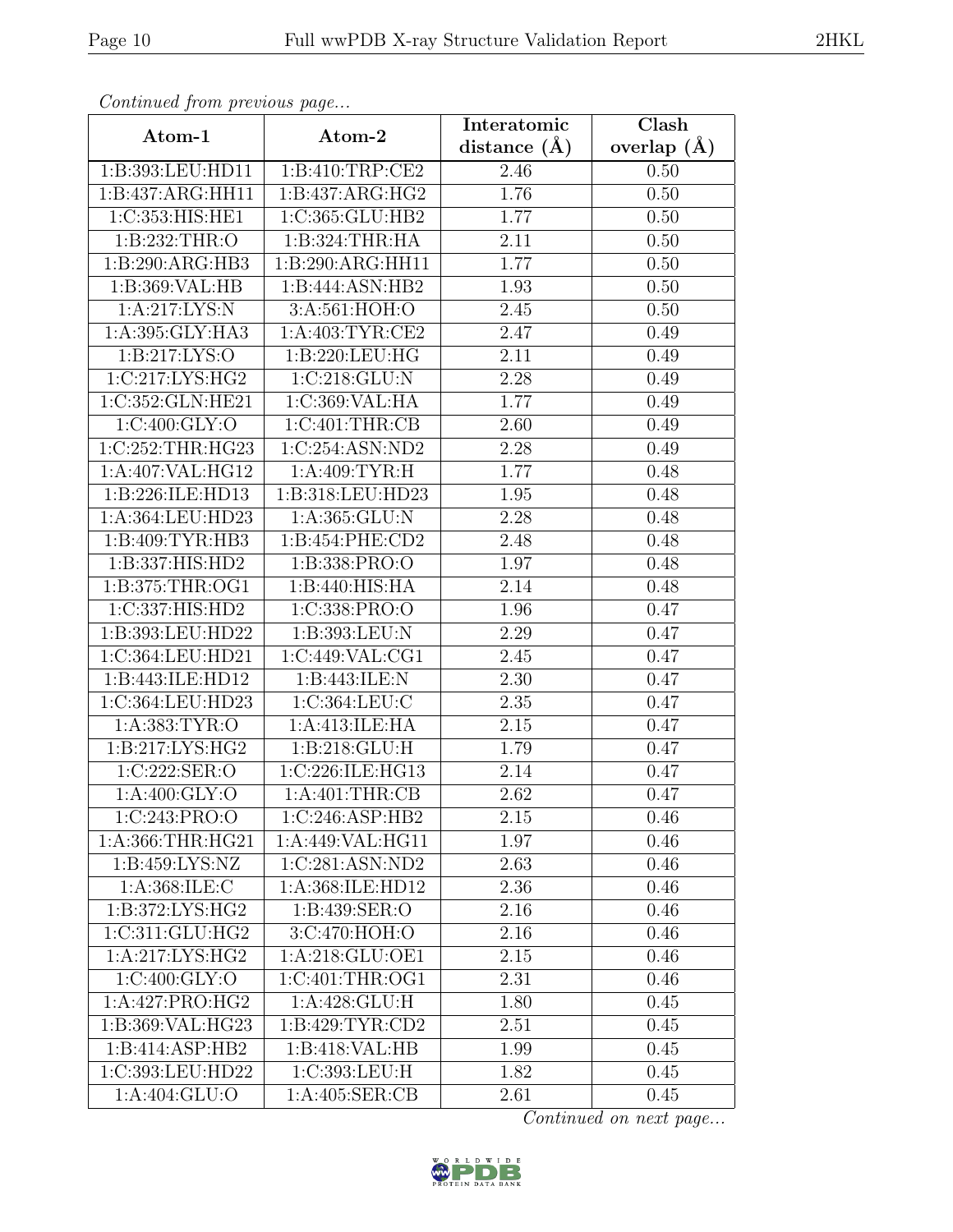| Continuea from previous page |                    | Interatomic       | $\overline{\text{Clash}}$ |
|------------------------------|--------------------|-------------------|---------------------------|
| Atom-1                       | Atom-2             | distance $(\AA)$  | overlap $(A)$             |
| 1:A:459:LYS:HZ3              | 1:B:281:ASN:HD21   | 1.63              | 0.45                      |
| 1:B:386:ASN:O                | 1:B:412:PRO:HD2    | 2.17              | 0.45                      |
| 1:C:217:LYS:HG2              | 1:C:218:GLU:H      | 1.82              | 0.45                      |
| 1:C:343:THR:HA               | 1:C:357:TYR:O      | 2.17              | 0.45                      |
| 1:B:383:TYR:O                | 1:B:413:ILE:HA     | 2.16              | 0.45                      |
| 1:C:218:GLU:C                | 1:C:220:LEU:H      | 2.19              | 0.45                      |
| 1:C:217:LYS:O                | 1:C:220:LEU:CD2    | $\overline{2.65}$ | 0.45                      |
| 1:A:364:LEU:HD21             | 1: A:449: VAL:CG1  | 2.47              | 0.45                      |
| 1: B: 253: TYR: CZ           | 1:B:256:GLY:HA2    | $\overline{2}.52$ | 0.45                      |
| 1:A:390:ASP:HA               | 1:A:407:VAL:O      | 2.17              | 0.44                      |
| 1:B:363:ALA:HB1              | 1:B:456:MET:HE1    | 1.99              | 0.44                      |
| 1:B:345:ILE:HB               | 1:B:463:VAL:HG22   | 2.00              | 0.44                      |
| 1:A:219:GLN:O                | 1:A:222:SER:HB3    | 2.17              | 0.44                      |
| 1:B:385:TRP:CE2              | 1:B:412:PRO:HB2    | 2.51              | 0.44                      |
| 1:C:290:ARG:HG2              | 3:C:559:HOH:O      | 2.17              | 0.44                      |
| 1:C:347:VAL:HB               | 1:C:465:VAL:HG22   | 1.98              | 0.44                      |
| 1:C:337:HIS:CD2              | 1:C:338:PRO:O      | 2.70              | 0.44                      |
| 1:A:252:THR:HG23             | 1:A:254:ASN:HD22   | 1.81              | 0.44                      |
| 1:A:409:TYR:HB3              | 1:A:454:PHE:CD2    | 2.53              | 0.43                      |
| 1:A:426:GLN:HA               | 1: A:426: GLN: OE1 | 2.17              | 0.43                      |
| 1:B:415:TRP:HA               | 1:B:415:TRP:CE3    | 2.53              | 0.43                      |
| 1:B:259:ASP:OD1              | 1:B:260:LEU:N      | 2.45              | 0.43                      |
| 1:A:396:THR:HG22             | 1:A:397:ASN:N      | 2.33              | 0.43                      |
| 1:A:352:GLN:HG3              | 1:A:368:ILE:HD12   | 2.00              | 0.43                      |
| 1: A:395: GLY:O              | 1:A:402:PRO:HA     | 2.18              | 0.43                      |
| 1:C:353:HIS:CE1              | 1:C:365:GLU:OE1    | 2.71              | 0.43                      |
| 1:C:217:LYS:O                | 1:C:220:LEU:HD23   | 2.19              | 0.43                      |
| 1:C:401:THR:O                | 1:C:401:THR:HG22   | 2.18              | 0.43                      |
| 1:B:348:ASP:HB2              | 1:B:355:TRP:HZ3    | 1.84              | 0.42                      |
| 1:C:252:THR:HG23             | 1:C:254:ASN:HD22   | 1.84              | 0.42                      |
| 1:B:271:ASP:HA               | 1: B:274:THR:HG23  | 2.00              | 0.42                      |
| 1:C:296:PRO:O                | 1:C:380:GLY:HA2    | 2.19              | 0.42                      |
| 1:B:304:ILE:HA               | 1:B:329:VAL:HG12   | 2.01              | 0.42                      |
| 1:B:407:VAL:HG21             | 1:B:421:HIS:CB     | 2.39              | 0.42                      |
| 1:C:299:THR:HG22             | 1:C:415:TRP:NE1    | 2.34              | 0.42                      |
| 1:A:410:TRP:CE2              | 1:A:412:PRO:HG3    | 2.53              | 0.42                      |
| 1:B:410:TRP:HE3              | 1:B:421:HIS:HB3    | 1.85              | 0.42                      |
| 1:B:415:TRP:HA               | 1:B:415:TRP:HE3    | 1.85              | 0.42                      |
| 1:C:250:TRP:O                | 1:C:260:LEU:HA     | 2.20              | 0.42                      |
| 1:C:385:TRP:CZ2              | 1:C:412:PRO:HB2    | 2.54              | 0.42                      |
| 1:B:389:GLU:O                | 1:B:390:ASP:C      | 2.58              | 0.42                      |

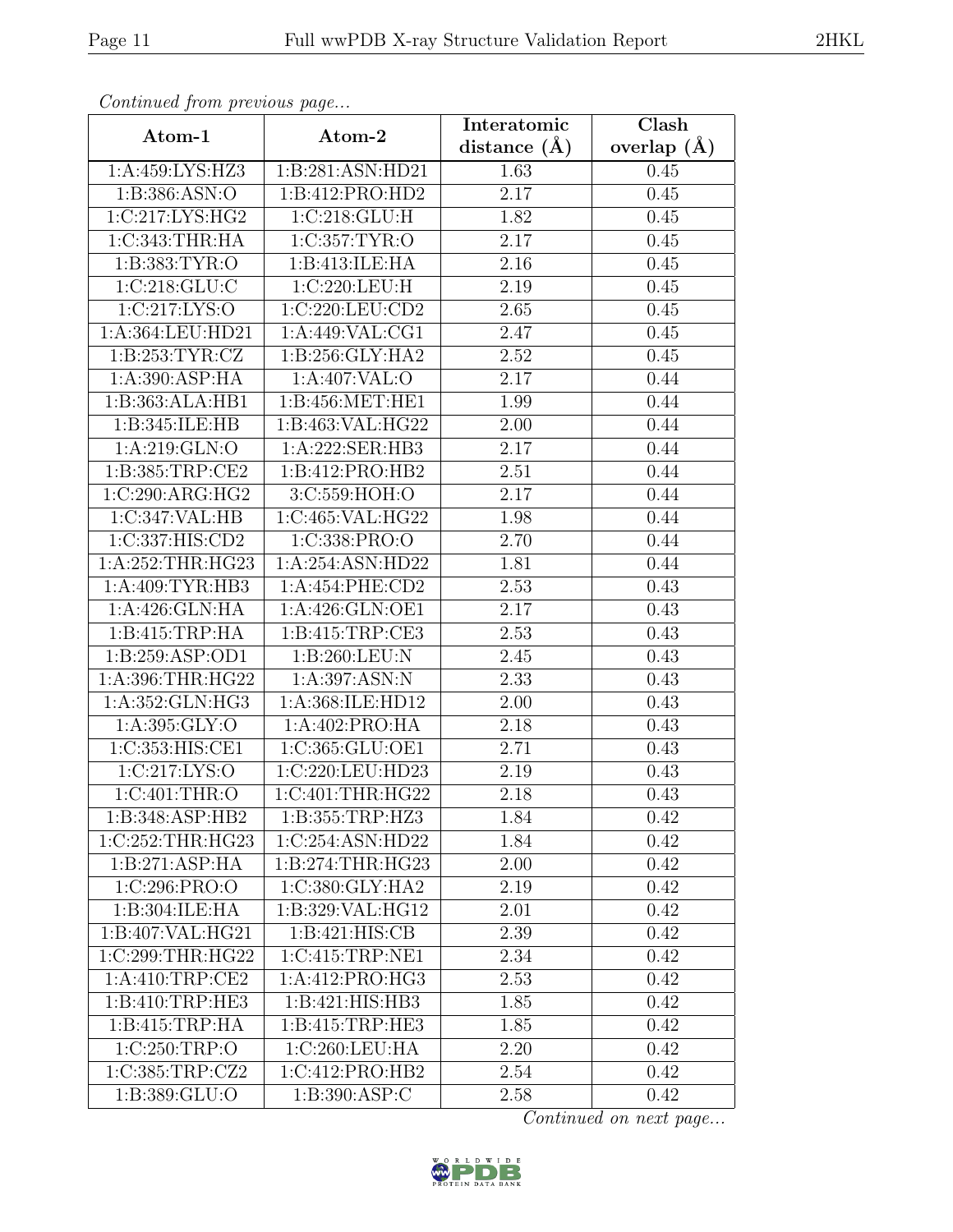| Atom-1            | Atom-2            | Interatomic<br>distance $(\AA)$ | Clash<br>overlap $(\AA)$ |
|-------------------|-------------------|---------------------------------|--------------------------|
| 1:C:304:ILE:HA    | 1:C:329:VAL:HG12  | 2.02                            | 0.42                     |
| 1:A:265:VAL:HG12  | 1: A:310:THR:HG23 | 2.01                            | 0.41                     |
| 1: A:400: GLY:O   | 1: A:401:THR:OG1  | 2.34                            | 0.41                     |
| 1:C:252:THR:CG2   | 3:C:507:HOH:O     | 2.67                            | 0.41                     |
| 1: A:253: TYR: CZ | 1: A:256: GLY:HA2 | 2.56                            | 0.41                     |
| 1:C:429:TYR:CE1   | 1:C:446:PRO:HG3   | 2.56                            | 0.41                     |
| 1:C:353:HIS:HD2   | 1:C:367:ASP:OD1   | 2.03                            | 0.41                     |
| 1:C:405:SER:HA    | 1:C:406:PRO:HD3   | 1.77                            | 0.41                     |
| 1:B:377:THR:HG21  | 1:B:443:ILE:HD11  | 2.03                            | 0.41                     |
| 1: B:400: GLY:O   | 1: B:401:THR:OG1  | 2.36                            | 0.41                     |
| 1:B:388:GLU:HB3   | 1: B:410:TRP:HB3  | 2.03                            | 0.41                     |
| 1: A:252:THR:CG2  | 3:A:514:HOH:O     | 2.68                            | 0.40                     |
| 1:C:393:LEU:HD11  | 1:C:410:TRP:CE2   | 2.57                            | 0.40                     |
| 1:A:337:HIS:ND1   | 1:A:338:PRO:O     | 2.52                            | 0.40                     |
| 1: A:343:THR:HA   | 1: A: 357: TYR: O | 2.21                            | 0.40                     |
| 1: A:351: ASN:O   | 1: A: 352: GLN: C | 2.60                            | 0.40                     |
| 1:B:363:ALA:HB1   | 1:B:456:MET:CE    | 2.51                            | 0.40                     |

There are no symmetry-related clashes.

### 5.3 Torsion angles (i)

#### 5.3.1 Protein backbone ①

In the following table, the Percentiles column shows the percent Ramachandran outliers of the chain as a percentile score with respect to all X-ray entries followed by that with respect to entries of similar resolution.

The Analysed column shows the number of residues for which the backbone conformation was analysed, and the total number of residues.

| Mol | Chain         | Analysed                               | Favoured   | Allowed   Outliers |          | Percentiles |
|-----|---------------|----------------------------------------|------------|--------------------|----------|-------------|
|     | A             | $244/250(98\%)$                        | 223 (91\%) | 16(7%)             | $5(2\%)$ | 14          |
|     | B             | $244/250$ (98%)   221 (91%)            |            | 21 (9%)            | $2(1\%)$ | 39<br>19    |
|     | $\mathcal{C}$ | $244/250$ (98%)   218 (89%)   24 (10%) |            |                    | $2(1\%)$ | 19<br>39    |
| All | All           | $732/750$ (98%)   662 (90%)            |            | 61 $(8\%)$         | $9(1\%)$ | 27<br>13    |

All (9) Ramachandran outliers are listed below:

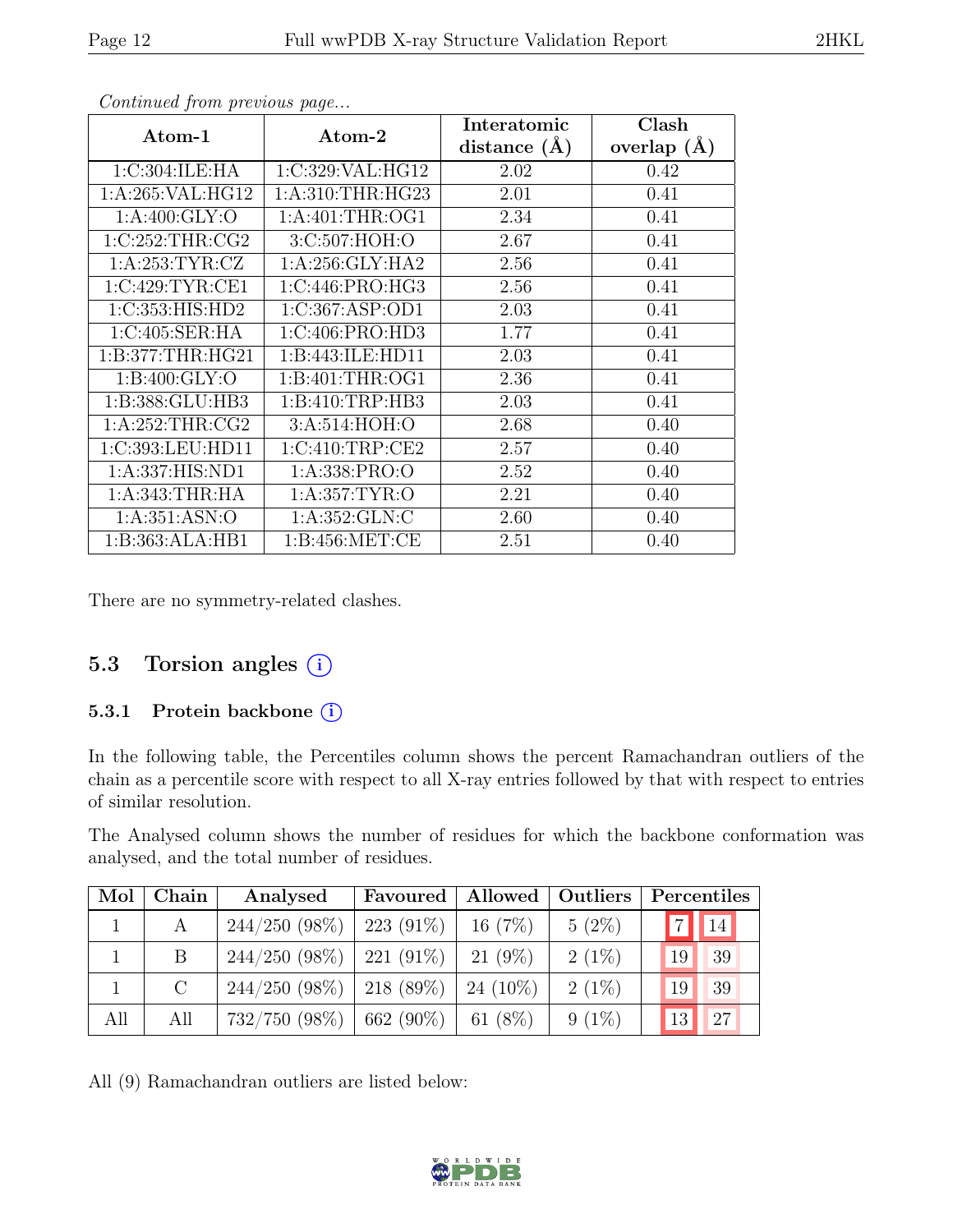| Mol | $Chain$ | Res | <b>Type</b> |
|-----|---------|-----|-------------|
| 1   | А       | 401 | <b>THR</b>  |
| 1   | В       | 401 | <b>THR</b>  |
| 1   | С       | 401 | <b>THR</b>  |
| 1   | А       | 439 | <b>SER</b>  |
| 1   | В       | 405 | <b>SER</b>  |
| 1   | А       | 364 | <b>LEU</b>  |
| 1   | А       | 405 | <b>SER</b>  |
| 1   | А       | 373 | <b>PRO</b>  |
|     | ( )     | 427 | <b>PRO</b>  |

#### 5.3.2 Protein sidechains (i)

In the following table, the Percentiles column shows the percent sidechain outliers of the chain as a percentile score with respect to all X-ray entries followed by that with respect to entries of similar resolution.

The Analysed column shows the number of residues for which the sidechain conformation was analysed, and the total number of residues.

| Mol | Chain | Analysed        | Rotameric    | Outliers  | Percentiles |    |
|-----|-------|-----------------|--------------|-----------|-------------|----|
|     | A     | $214/218$ (98%) | $209(98\%)$  | $5(2\%)$  | 50          | 75 |
|     | B     | $214/218$ (98%) | $209(98\%)$  | $5(2\%)$  | 50          | 75 |
|     | C     | $214/218$ (98%) | $201 (94\%)$ | $13(6\%)$ | 18          | 38 |
| All | All   | $642/654$ (98%) | 619 $(96\%)$ | 23(4%)    | 35          | 61 |

All (23) residues with a non-rotameric sidechain are listed below:

| Mol            | Chain              | Res | <b>Type</b> |
|----------------|--------------------|-----|-------------|
| 1              | A                  | 229 | VAL         |
| $\mathbf 1$    | $\mathbf{A}$       | 252 | <b>THR</b>  |
| 1              | $\boldsymbol{A}$   | 313 | <b>LEU</b>  |
| $\mathbf 1$    | $\overline{A}$     | 366 | <b>THR</b>  |
| $\mathbf{1}$   | $\boldsymbol{A}$   | 373 | <b>PRO</b>  |
| $\mathbf 1$    | B                  | 233 | <b>TYR</b>  |
| $\mathbf 1$    | B                  | 252 | <b>THR</b>  |
| $\mathbf 1$    | B                  | 274 | <b>THR</b>  |
| $\mathbf 1$    | B                  | 313 | LEU         |
| $\overline{1}$ | B                  | 350 | GLU         |
| $\mathbf{1}$   | $\overline{C}$     | 229 | <b>VAL</b>  |
| $\mathbf 1$    | $\overline{\rm C}$ | 233 | <b>TYR</b>  |
| 1              | $\overline{\rm C}$ | 248 | MET         |
| 1              | $\overline{C}$     | 251 | LEU         |

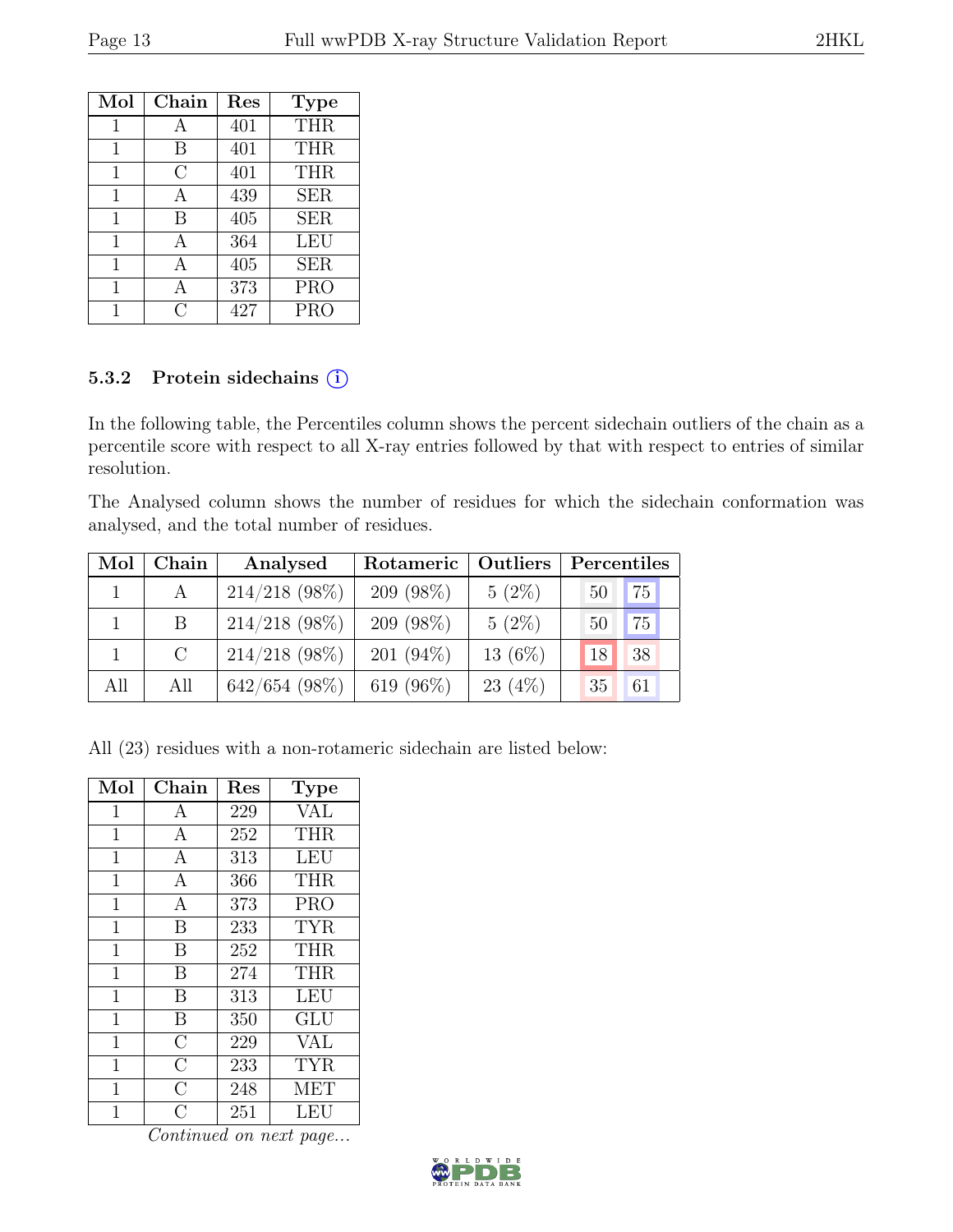| Contentaca from previous page |                |     |                         |  |  |  |  |
|-------------------------------|----------------|-----|-------------------------|--|--|--|--|
| Mol                           | Chain          | Res | <b>Type</b>             |  |  |  |  |
| 1                             | С              | 252 | <b>THR</b>              |  |  |  |  |
| 1                             | $\rm C$        | 313 | <b>LEU</b>              |  |  |  |  |
| $\mathbf{1}$                  | $\rm C$        | 330 | <b>GLN</b>              |  |  |  |  |
| $\mathbf{1}$                  | $\overline{C}$ | 367 | <b>ASP</b>              |  |  |  |  |
| $\mathbf{1}$                  | $\overline{C}$ | 424 | $\overline{\text{ASP}}$ |  |  |  |  |
| $\mathbf{1}$                  | $\overline{C}$ | 432 | <b>ASP</b>              |  |  |  |  |
| 1                             | $\overline{C}$ | 437 | <b>ARG</b>              |  |  |  |  |
| 1                             | $\rm C$        | 447 | <b>PRO</b>              |  |  |  |  |
| 1                             | C              | 464 | LEU                     |  |  |  |  |

Sometimes sidechains can be flipped to improve hydrogen bonding and reduce clashes. All (16) such sidechains are listed below:

| Mol            | Chain                   | Res | Type                    |
|----------------|-------------------------|-----|-------------------------|
| 1              | A                       | 241 | <b>GLN</b>              |
| $\mathbf{1}$   | $\overline{A}$          | 254 | <b>ASN</b>              |
| $\mathbf{1}$   | $\overline{A}$          | 305 | <b>GLN</b>              |
| $\mathbf{1}$   | $\overline{A}$          | 352 | <b>GLN</b>              |
| $\mathbf{1}$   | $\overline{\mathrm{B}}$ | 254 | <b>ASN</b>              |
| $\mathbf{1}$   | $\overline{B}$          | 281 | <b>ASN</b>              |
| $\mathbf{1}$   | $\overline{\mathbf{B}}$ | 305 | GLN                     |
| $\mathbf{1}$   | $\overline{B}$          | 330 | <b>GLN</b>              |
| $\mathbf{1}$   | $\boldsymbol{B}$        | 337 | <b>HIS</b>              |
| $\overline{1}$ | $\overline{B}$          | 352 | $\overline{\text{GLN}}$ |
| $\mathbf 1$    | $\overline{\rm C}$      | 254 | <b>ASN</b>              |
| $\mathbf{1}$   | $\overline{\rm C}$      | 281 | <b>ASN</b>              |
| $\mathbf{1}$   | $\overline{C}$          | 337 | <b>HIS</b>              |
| $\mathbf{1}$   | $\overline{\rm C}$      | 352 | <b>GLN</b>              |
| $\overline{1}$ | $\overline{C}$          | 353 | <b>HIS</b>              |
| 1              | $\overline{\rm C}$      | 444 | ASN                     |

#### 5.3.3 RNA  $(i)$

There are no RNA molecules in this entry.

# 5.4 Non-standard residues in protein, DNA, RNA chains (i)

There are no non-standard protein/DNA/RNA residues in this entry.

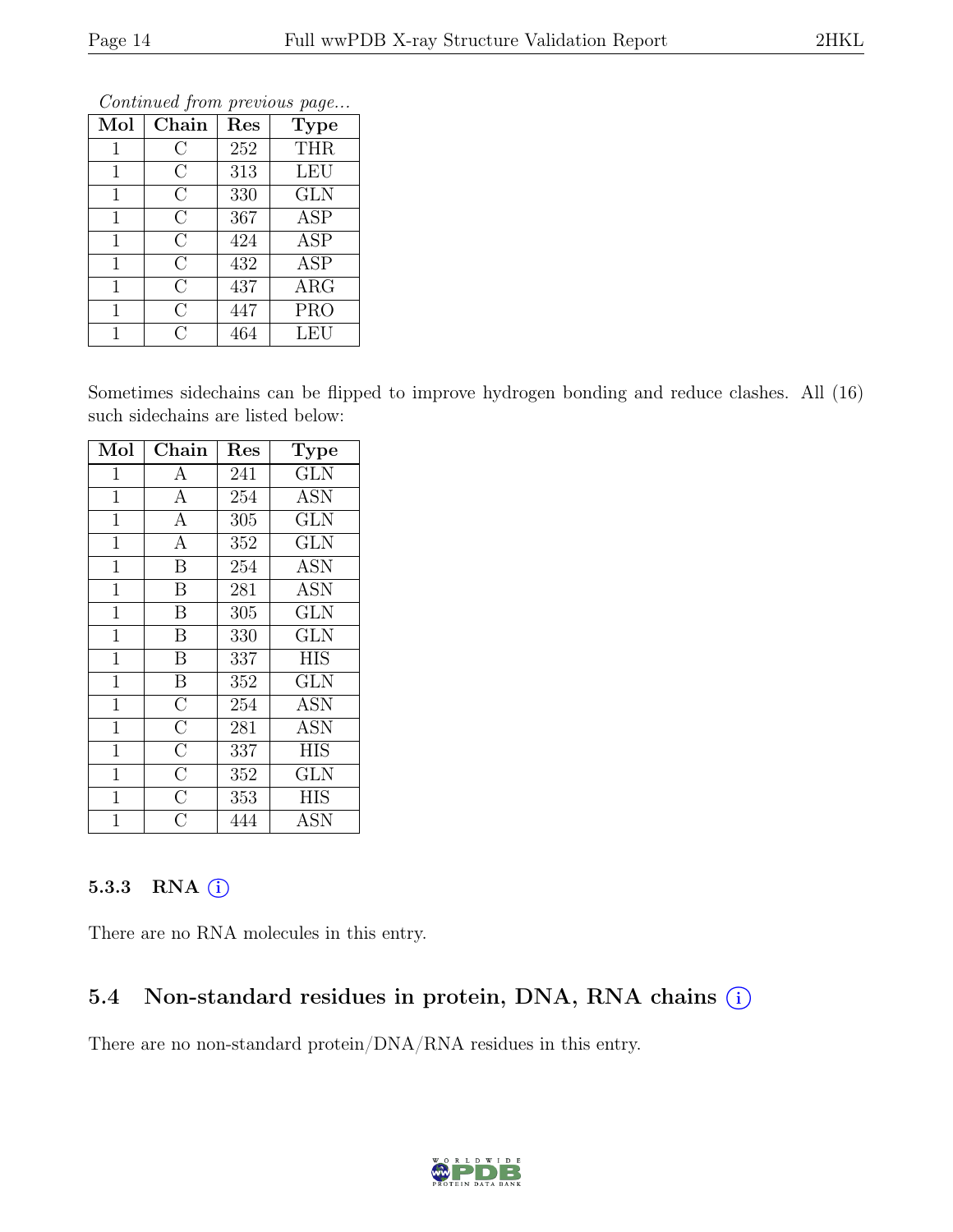### 5.5 Carbohydrates (i)

There are no monosaccharides in this entry.

### 5.6 Ligand geometry  $(i)$

3 ligands are modelled in this entry.

In the following table, the Counts columns list the number of bonds (or angles) for which Mogul statistics could be retrieved, the number of bonds (or angles) that are observed in the model and the number of bonds (or angles) that are defined in the Chemical Component Dictionary. The Link column lists molecule types, if any, to which the group is linked. The Z score for a bond length (or angle) is the number of standard deviations the observed value is removed from the expected value. A bond length (or angle) with  $|Z| > 2$  is considered an outlier worth inspection. RMSZ is the root-mean-square of all Z scores of the bond lengths (or angles).

| Mol      | Chain<br>Res    |  |   | Bond lengths<br>$\ln k$  |       | Bond angles |        |             |            |        |             |     |
|----------|-----------------|--|---|--------------------------|-------|-------------|--------|-------------|------------|--------|-------------|-----|
|          | Type            |  |   |                          |       |             | Counts | <b>RMSZ</b> | H Z <br>>2 | Counts | <b>RMSZ</b> | # Z |
|          | SO <sub>4</sub> |  |   | $\overline{\phantom{a}}$ | 4.4.4 | $0.26\,$    |        | 6,6,6       | 0.08       |        |             |     |
| $\Omega$ | SO <sub>4</sub> |  |   | $\qquad \qquad -$        | 4.4.4 | 0.24        |        | 6,6,6       | 0.06       |        |             |     |
| $\Omega$ | SO4             |  | ಲ | $\overline{\phantom{0}}$ | 4.4.4 | $0.24\,$    |        | 6,6,6       | 0.04       |        |             |     |

There are no bond length outliers.

There are no bond angle outliers.

There are no chirality outliers.

There are no torsion outliers.

There are no ring outliers.

No monomer is involved in short contacts.

# 5.7 Other polymers  $(i)$

There are no such residues in this entry.

# 5.8 Polymer linkage issues (i)

There are no chain breaks in this entry.

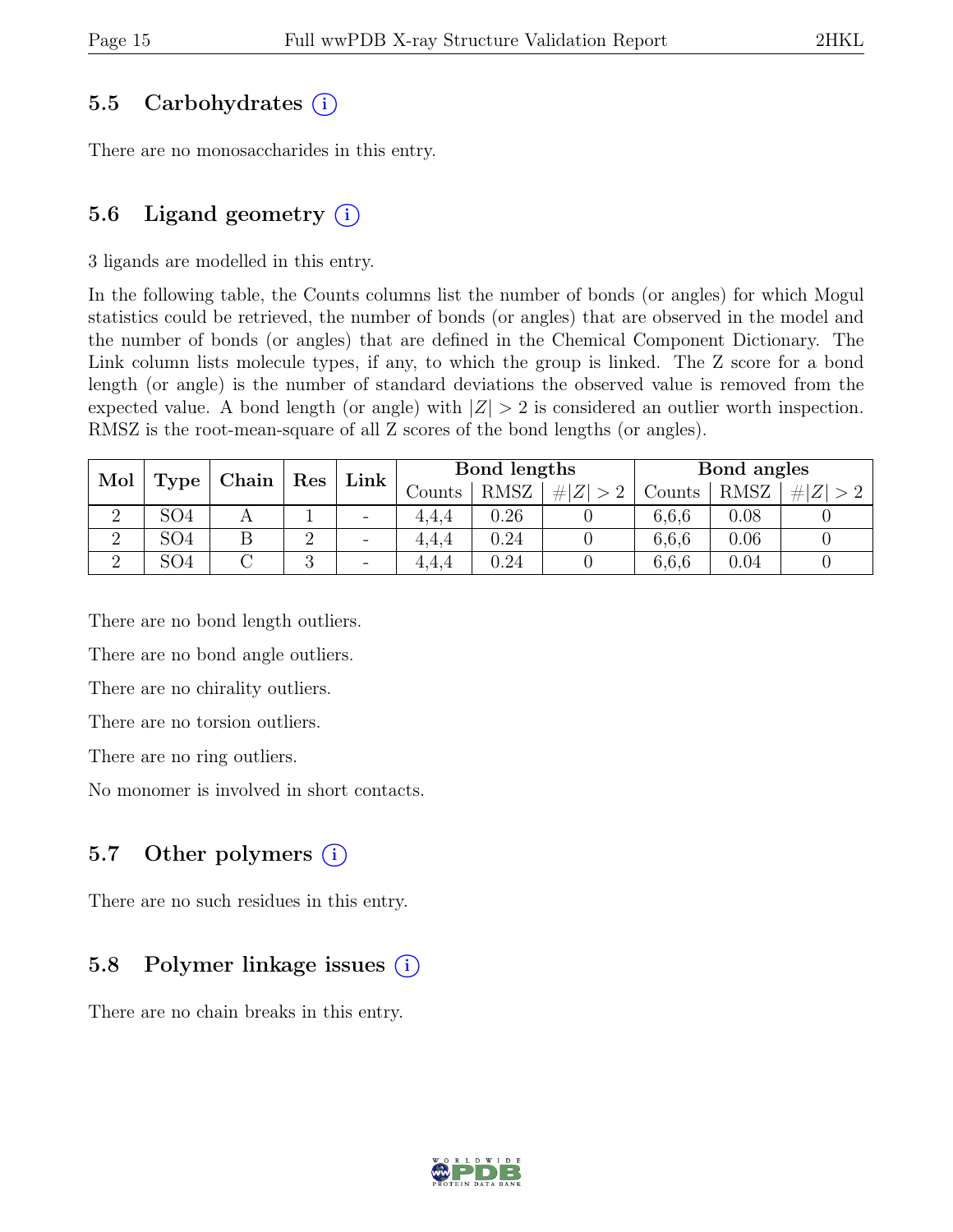# 6 Fit of model and data  $(i)$

# 6.1 Protein, DNA and RNA chains (i)

In the following table, the column labelled ' $\#\text{RSRZ}>2$ ' contains the number (and percentage) of RSRZ outliers, followed by percent RSRZ outliers for the chain as percentile scores relative to all X-ray entries and entries of similar resolution. The OWAB column contains the minimum, median,  $95<sup>th</sup>$  percentile and maximum values of the occupancy-weighted average B-factor per residue. The column labelled 'Q< 0.9' lists the number of (and percentage) of residues with an average occupancy less than 0.9.

| Mol | Chain   | Analysed        | ${ <\hspace{-1.5pt}{\mathrm{RSRZ}} \hspace{-1.5pt}>}$ | $\rm \#RSRZ{>}2$                   | $OWAB(A^2)$     | $\rm Q\textless0.9$ |
|-----|---------|-----------------|-------------------------------------------------------|------------------------------------|-----------------|---------------------|
|     |         | $248/250(99\%)$ | $-0.30$                                               | $6(2\%)$ 59<br>53                  | 31, 46, 76, 97  |                     |
|     | B       | $248/250(99\%)$ | $-0.25$                                               | $7(2\%)$ 53<br>46                  | 30, 46, 77, 104 |                     |
|     | $\rm C$ | $248/250(99\%)$ | $-0.25$                                               | $7(2\%)$ 53<br>46                  | 32, 50, 81, 105 |                     |
| All | All     | $744/750(99\%)$ | $-0.27$                                               | $20(2\%)$<br>54 <sub>l</sub><br>48 | 30, 47, 80, 105 |                     |

All (20) RSRZ outliers are listed below:

| Mol            | Chain              | Res | <b>Type</b>             | <b>RSRZ</b>      |  |
|----------------|--------------------|-----|-------------------------|------------------|--|
| $\mathbf{1}$   | B                  | 401 | <b>THR</b>              | 4.6              |  |
| $\overline{1}$ | $\boldsymbol{B}$   | 403 | <b>TYR</b>              | 4.4              |  |
| $\overline{1}$ | $\, {\bf B}$       | 402 | <b>PRO</b>              | 4.2              |  |
| $\overline{1}$ | $\overline{A}$     | 402 | <b>PRO</b>              | $\overline{4.1}$ |  |
| $\overline{1}$ | $\overline{\rm C}$ | 401 | <b>THR</b>              | 3.9              |  |
| $\overline{1}$ | $\overline{\rm C}$ | 402 | <b>PRO</b>              | 3.5              |  |
| $\mathbf{1}$   | B                  | 396 | <b>THR</b>              | 3.4              |  |
| $\overline{1}$ | $\mathbf{A}$       | 403 | <b>TYR</b>              | 3.3              |  |
| $\mathbf{1}$   | $\overline{A}$     | 401 | THR                     | 3.1              |  |
| $\mathbf{1}$   | $\mathbf{A}$       | 396 | THR                     | 3.1              |  |
| $\mathbf{1}$   | $\overline{A}$     | 397 | <b>ASN</b>              | 3.0              |  |
| $\mathbf{1}$   | $\boldsymbol{B}$   | 400 | <b>GLY</b>              | 2.8              |  |
| $\mathbf{1}$   | $\, {\bf B}$       | 397 | <b>ASN</b>              | 2.7              |  |
| $\overline{1}$ | $\overline{A}$     | 395 | <b>GLY</b>              | 2.7              |  |
| $\mathbf{1}$   | $\overline{\rm C}$ | 396 | THR                     | 2.7              |  |
| $\overline{1}$ | $\overline{\rm C}$ | 403 | <b>TYR</b>              | 2.3              |  |
| $\mathbf{1}$   | $\overline{\rm C}$ | 397 | <b>ASN</b>              | 2.2              |  |
| $\overline{1}$ | $\overline{\rm C}$ | 400 | $\overline{\text{GLY}}$ | 2.1              |  |
| $\mathbf{1}$   | B                  | 374 | <b>THR</b>              | 2.1              |  |
| $\mathbf{1}$   | $\overline{C}$     | 406 | <b>PRO</b>              | 2.0              |  |